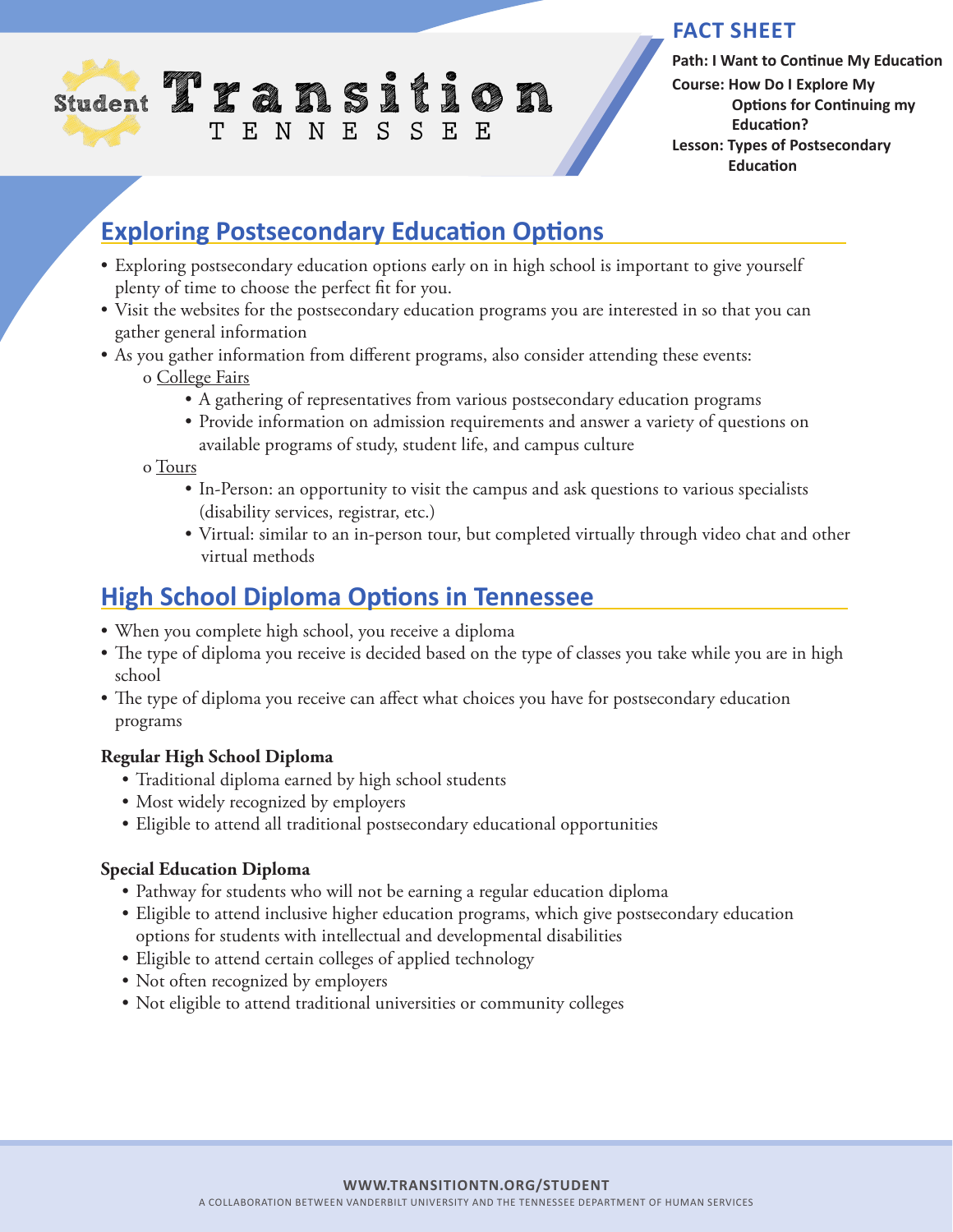

### **Occupational Diploma**

- Emphasizes vocational and career outcomes for students
- Student must complete two years of work experience which will likely be attractive to future employers
- Not eligible to attend traditional universities or community colleges
- Able to attend certain technical schools
- Able to attend inclusive higher education programs if the student has an intellectual or developmental disability

#### **Alternate Academic Diploma**

- Pathway for students who are not earning a regular education diploma
- Not eligible to attend traditional universities or community colleges
- Able to attend certain technical schools
- Able to attend inclusive higher education programs if the student has an intellectual or developmental disability

## **Types of Postsecondary Education**

- When deciding which postsecondary education option is the best fit for you, it is important to understand the types of degrees, certificates, or training that each program provides
- Different postsecondary education programs may also provide different housing, transportation, and financial aid options.
	- o Some postsecondary education programs offer on-campus living in dorms, while other programs may require you to commute daily to campus
		- If you commute to college, it is important to research what type of transportation is best for you (driving yourself, a parent driving you, taking a public transportation, etc)
	- o Attending college can sometimes be expensive so make sure you research the cost of the program, financial aid, and other scholarship options to help with funding your education

### **University**

- 4-year program
- Earn a bachelor's degree
- Offers general education courses and career specific courses
- Admission requirements:
	- o Application
	- o Regular high school diploma
	- o Typically require standardized test scores (ACT/SAT)
	- o Recommendation letters
	- o High school transcript
- Example: Raymond received his Bachelor of Science (B.S.) in Accounting at a 4-year university and now works as an accountant for a local business.

#### **WWW.TRANSITIONTN.ORG/STUDENT**

A COLLABORATION BETWEEN VANDERBILT UNIVERSITY AND THE TENNESSEE DEPARTMENT OF HUMAN SERVICES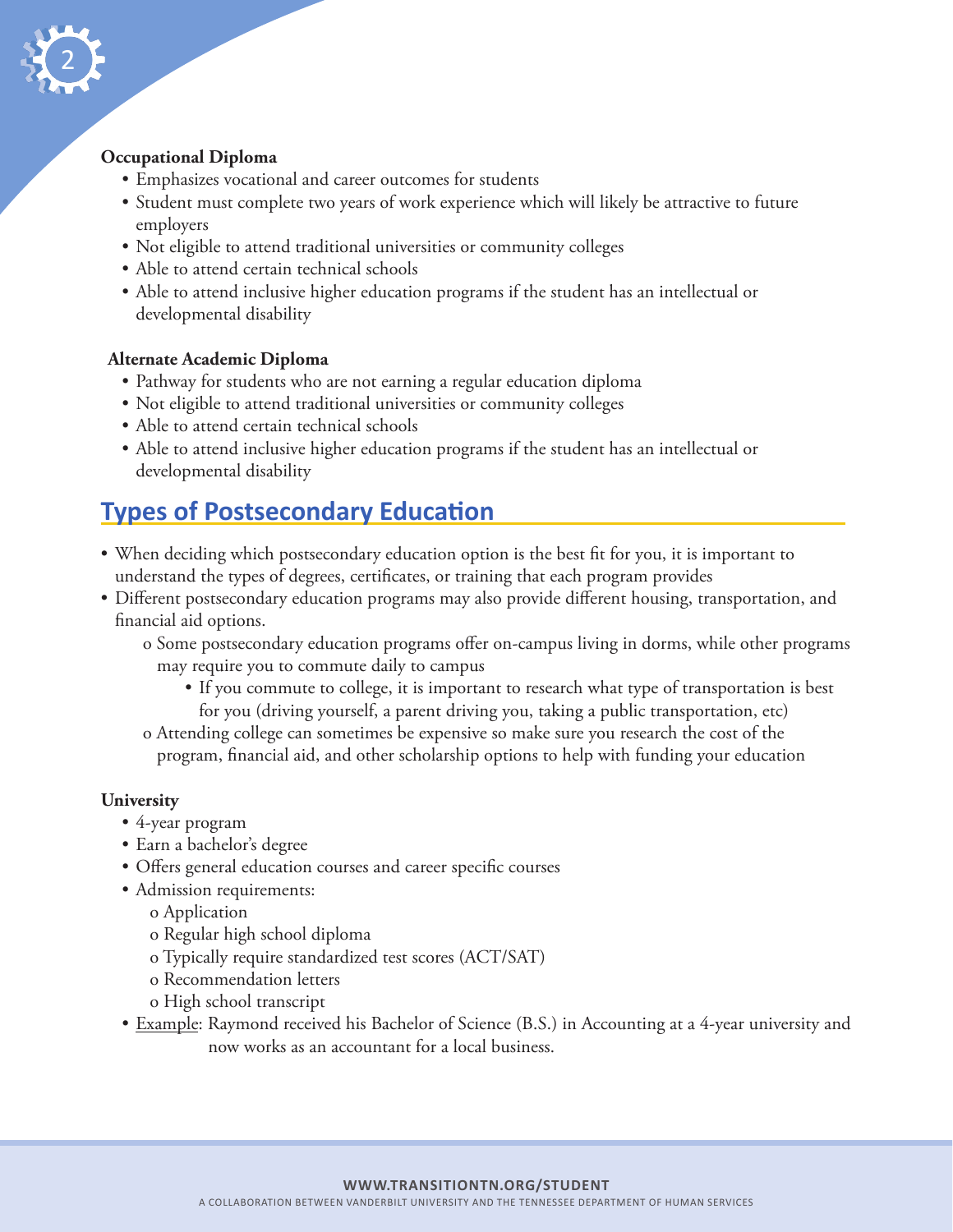

### **Community College**

- 2-year program if seeking a degree
	- o Earn an associate degree
	- o Offer courses for credit in many fields that can be transferred to 4-year colleges or universities o Admission requirements:
		- Application
		- Regular high school diploma or GED
			- o Some community colleges will accept the Occupational Diploma, Special Education Diploma, or the Alternate Academic Diploma
			- o High school transcripts
		- May need standardized test scores (ACT/SAT)
	- o Example: Julia received her Associate of Science (A.S) at a community college. Her course of study was in nursing and she now works as a full-time nurse at a local hospital.
- Less than 1 year for non-degree seeking
	- o Earn a professional or technical certificate
	- o Admission requirements:
		- Application
		- High school transcripts
		- Some programs may have additional requirements
	- o Example: Marcus is interested in applying for a job with a construction company. He goes to a community college and earns a Civil and Construction Engineering Technology Technical Certificate. This will help him to be more qualified for the position he is applying for.

### **College of Applied Technology/Vocational Training**

- Programs take less than 2 years
- Can receive a license, certificate, or career diploma
- Offer a wide variety of certificates that help individuals enter the job market directly without further coursework
- Application Requirements:
	- o Application
	- o Regular High school diploma or GED
		- Some colleges of applied technology will accept the Occupational Diploma, Special Education Diploma, or the Alternate Academic Diploma
	- o High school transcripts
- Example: Julia received her Associate of Science (A.S) at a community college. Her course of study was in nursing and she now works as a full-time nurse at a local hospital.

#### **WWW.TRANSITIONTN.ORG/STUDENT**

A COLLABORATION BETWEEN VANDERBILT UNIVERSITY AND THE TENNESSEE DEPARTMENT OF HUMAN SERVICES